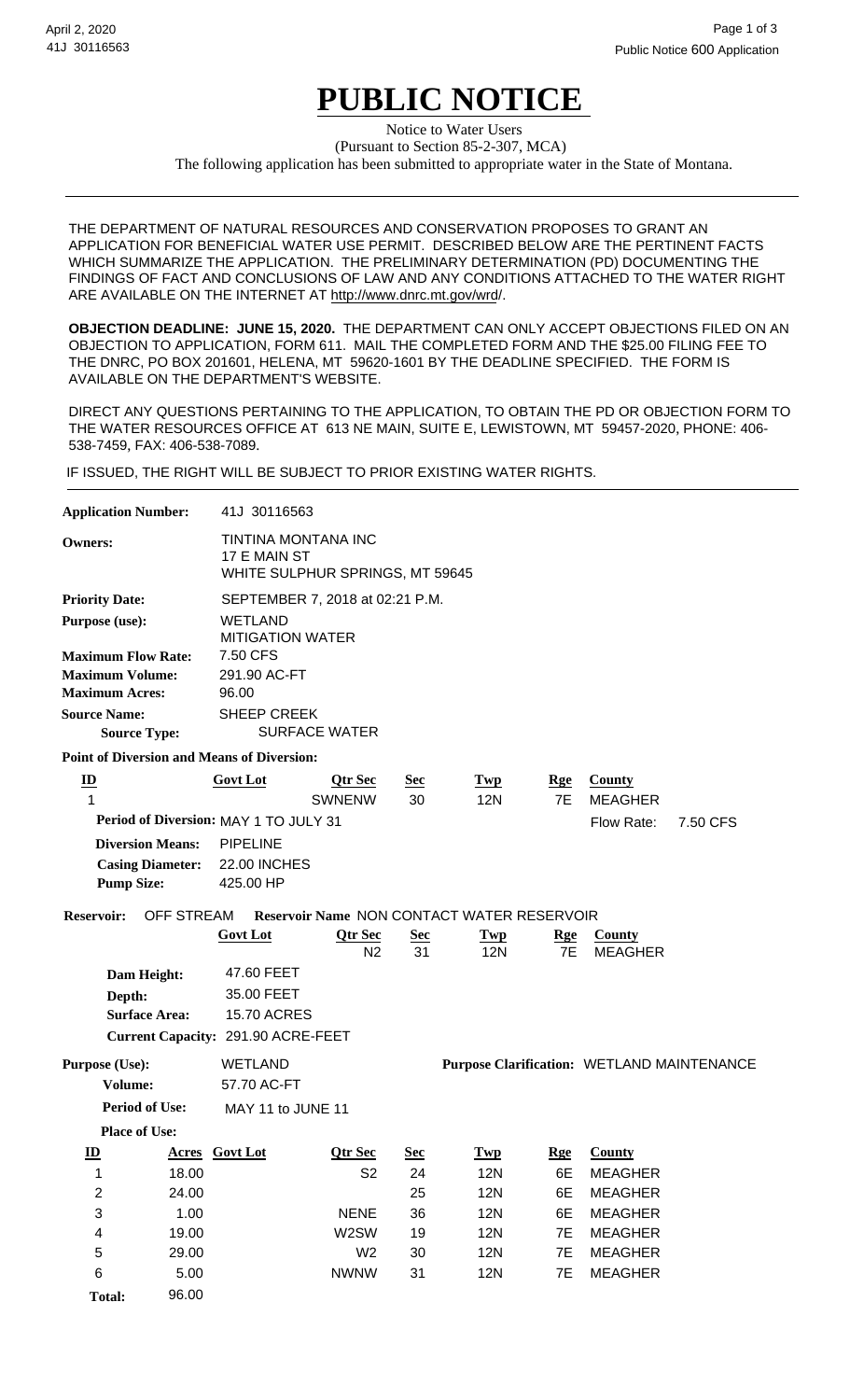| <b>Purpose (Use):</b> | MITIGATION WATER         | <b>Purpose Clarification: STREAMFLOW</b> | <b>MITIGATION</b> |
|-----------------------|--------------------------|------------------------------------------|-------------------|
| Volume:               | 291.90 AC-FT             |                                          |                   |
| <b>Period of Use:</b> | JANUARY 1 to DECEMBER 31 |                                          |                   |

|                           | <b>Place of Use:</b> |                |                         |            |            |                |
|---------------------------|----------------------|----------------|-------------------------|------------|------------|----------------|
| $\underline{\mathbf{ID}}$ | Acres Govt Lot       | <b>Qtr Sec</b> | <b>Sec</b>              | <b>Twp</b> | <b>Rge</b> | County         |
| $\mathbf{1}$              |                      |                | 1                       | <b>12N</b> | 5E         | <b>MEAGHER</b> |
| $\overline{\mathbf{c}}$   |                      |                | $\overline{2}$          | <b>12N</b> | 5E         | <b>MEAGHER</b> |
| 3                         |                      |                | 11                      | <b>12N</b> | 5E         | <b>MEAGHER</b> |
| 4                         |                      |                | 12                      | <b>12N</b> | 5E         | <b>MEAGHER</b> |
| 5                         |                      |                | 13                      | <b>12N</b> | 5E         | <b>MEAGHER</b> |
| $\,$ 6 $\,$               |                      |                | 3                       | <b>12N</b> | 6E         | <b>MEAGHER</b> |
| $\overline{7}$            |                      |                | $\overline{\mathbf{4}}$ | <b>12N</b> | 6E         | <b>MEAGHER</b> |
| 8                         |                      |                | 5                       | <b>12N</b> | 6E         | <b>MEAGHER</b> |
| $\boldsymbol{9}$          |                      |                | 6                       | <b>12N</b> | 6E         | <b>MEAGHER</b> |
| 10                        |                      |                | 10                      | <b>12N</b> | 6E         | <b>MEAGHER</b> |
| 11                        |                      |                | 11                      | <b>12N</b> | 6E         | <b>MEAGHER</b> |
| 12                        |                      |                | 12                      | <b>12N</b> | 6E         | <b>MEAGHER</b> |
| 13                        |                      |                | 13                      | <b>12N</b> | 6E         | <b>MEAGHER</b> |
| 14                        |                      |                | 18                      | <b>12N</b> | 6E         | <b>MEAGHER</b> |
| 15                        |                      |                | 19                      | <b>12N</b> | 6E         | <b>MEAGHER</b> |
| 16                        |                      |                | 20                      | <b>12N</b> | 6E         | <b>MEAGHER</b> |
| 17                        |                      |                | 21                      | <b>12N</b> | 6E         | <b>MEAGHER</b> |
| 18                        |                      |                | 22                      | <b>12N</b> | 6E         | <b>MEAGHER</b> |
| 19                        |                      |                | 24                      | <b>12N</b> | 6E         | <b>MEAGHER</b> |
| 20                        |                      |                | 25                      | <b>12N</b> | 6E         | <b>MEAGHER</b> |
| 21                        |                      |                | 26                      | <b>12N</b> | 6E         | <b>MEAGHER</b> |
| 22                        |                      |                | 27                      | <b>12N</b> | 6E         | <b>MEAGHER</b> |
| 23                        |                      |                | 35                      | <b>12N</b> | 6E         | <b>MEAGHER</b> |
| 25                        |                      |                | 18                      | <b>12N</b> | 7E         | <b>MEAGHER</b> |
| 26                        |                      |                | 19                      | <b>12N</b> | 7E         | <b>MEAGHER</b> |
| 27                        |                      |                | 30                      | <b>12N</b> | 7E         | <b>MEAGHER</b> |
|                           |                      |                |                         |            |            |                |

## **Remarks:**

#### **IMPORTANT INFORMATION**

1. WATER MONITORING AND MINIMUM FLOW REQUIRED:

THE APPROPRIATOR MUST ADHERE TO MINIMUM STREAM FLOW CONDITIONS ON SHEEP CREEK AND THE SMITH RIVER PRIOR TO APPROPRIATING WATER. ALTHOUGH THE FOLLOWING CONDITIONS SPECIFY MINIMUM FLOW LEVELS ON BOTH SOURCES, IT IS THE APPROPRIATOR'S RESPONSIBILITY TO CEASE DIVERSIONS WHEN A VALID CALL IS MADE BY SENIOR WATER USERS ON EITHER SOURCE.

A. THE APPROPRIATOR SHALL NOT DIVERT WATER UNLESS THE CUMULATIVE FLOW AT ITS STREAM GAGES IN SHEEP CREEK AND MOOSE CREEK ARE 84.9 CFS OR GREATER. THE STREAM GAGE IN SHEEP CREEK SHALL BE LOCATED IN THE NWSWSW SECTION 18, T12N, R7E; AND THE STREAM GAGE IN MOOSE CREEK SHALL BE LOCATED IN THE S2SWNE SECTION 13, T12N, R6E. STREAM FLOWS AT THE REFERENCED GAGES MUST BE CHECKED DAILY TO ENSURE CONDITIONS ARE APPROPRIATE FOR DIVERSIONS.

B. THE APPROPRIATOR SHALL NOT DIVERT WATER UNLESS FLOW IN THE SMITH RIVER AT U.S. GEOLOGICAL SURVEY GAGE NO. 06077200 (SMITH RIVER BELOW EAGLE CREEK NEAR FORT LOGAN, MT) IS AT LEAST 207.3 CFS IN MAY, 207.8 CFS IN JUNE, AND 197.8 CFS IN JULY.

### **IMPORTANT INFORMATION**

2. WATER MEASUREMENT REQUIRED

A. THE APPROPRIATOR SHALL INSTALL A DEPARTMENT-APPROVED WATER USE MEASURING DEVICE IN THE CONVEYANCE LINE BETWEEN THE POINT OF DIVERSION AND STORAGE RESERVOIR. WATER MUST NOT BE DIVERTED UNTIL THE REQUIRED MEASURING DEVICE IS IN PLACE AND OPERATING. THE APPROPRIATOR SHALL KEEP A WRITTEN MONTHLY RECORD OF THE FLOW RATE AND VOLUME OF ALL WATER DIVERTED, INCLUDING THE PERIOD OF TIME.

B. THE APPROPRIATOR SHALL INSTALL DEPARTMENT-APPROVED WATER USE MEASURING DEVICES IN ALL DISCHARGE LINES BETWEEN THE STORAGE RESERVOIR AND THE POINTS OF MITIGATION IN SHEEP CREEK, BLACK BUTTE CREEK, AND COON CREEK. WATER MUST NOT BE DIVERTED UNTIL THE REQUIRED MEASURING DEVICES ARE IN PLACE AND OPERATING. THE APPROPRIATOR SHALL KEEP A